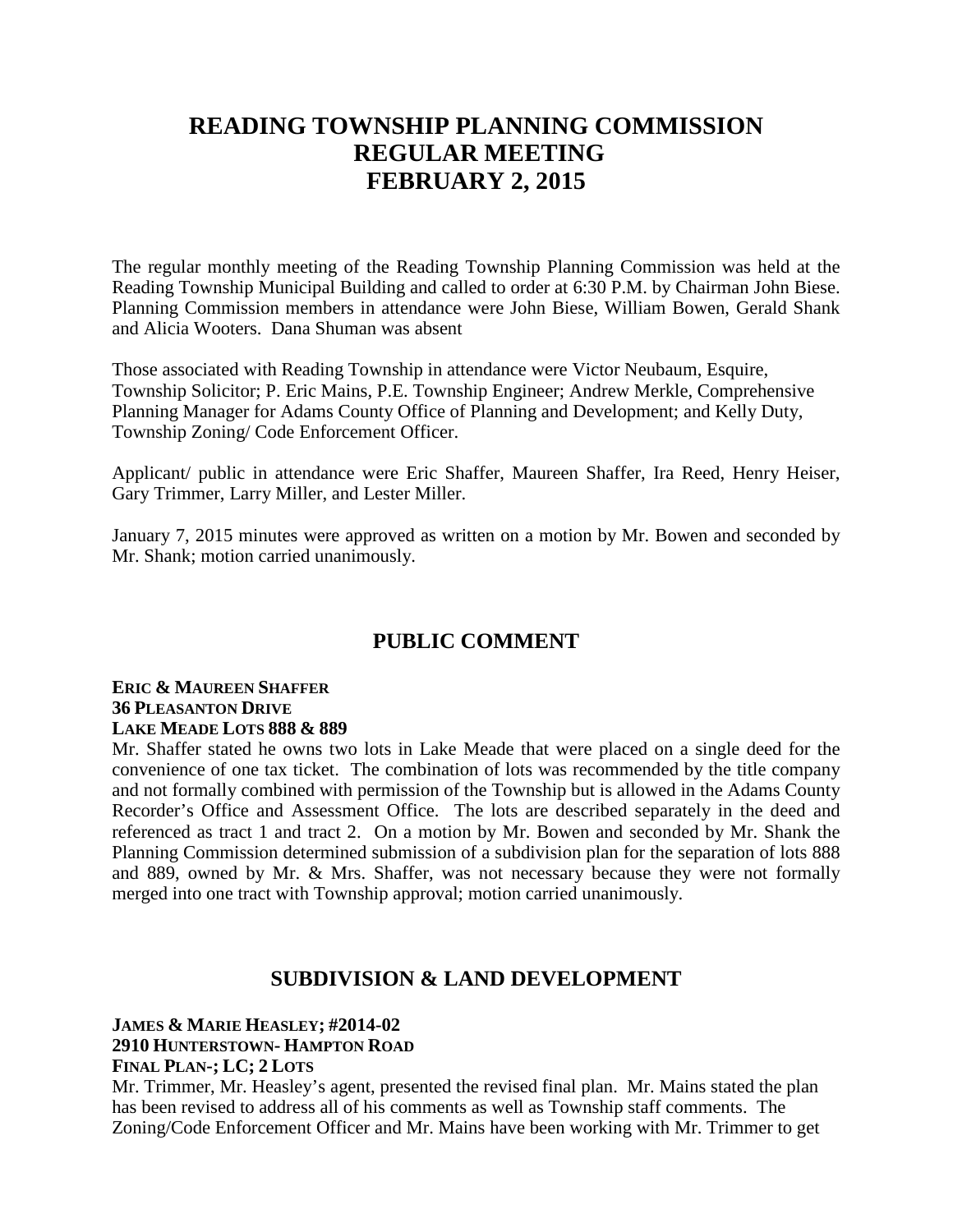Reading Township Planning Commission February 2, 2015 Page 2 of 3

the plan where it needed to be for approval. Mr. Merkle stated he did not have any additional comments. The Sewage Facilities Planning Module was approved by the Board of Supervisors at their January meeting and was sent to DEP for review and approval. On a motion by Mr. Shank and seconded by Ms. Wooters, the Planning Commission recommended approval of the final plan; motion carried unanimously.

#### **HILLANDALE 94 FARM POULTRY BARN; #2011-05 CARLISLE PIKE; AC;**

### **PRELIMINARY/ FINAL LAND DEVELOPMENT PLAN**

Ira Reed of Hillandale presented to the Planning Commission a conceptual plan to "swap" farms with owners of an existing poultry agri-business on Lake Meade Road. Hillandale proposes to raze the property and construct up to 8 egg-laying chicken houses, a processing plant, and a manure storage building. On the Lake Meade Road farm there are 8 existing turkey houses. As the farm currently stands, it encroaches on the front and side yard setback regulations, and the residential well isolation distance. It also exceeds the maximum amount of impervious surface. Hillandale proposes to raze the property and construct up to 8 egg-laying chicken houses, a processing plant, and a manure storage building. Hillandale's proposal would improve upon the front and side required setback distances as well as the residential well isolation distance. But the proposal would increase the amount of impervious surface, in which they would need to make a variance request to the Zoning Hearing Board. Mr. Miller stated they are aware of the restriction on the Route 94 farm that no further expansion of the operation is permitted. They would have to go to the Zoning Hearing Board to obtain definition on the restriction or to obtain an alteration of the restriction. The Miller's would like to use the existing large house and existing small house that is still in good shape to grow turkeys. The Planning Commission stated the concept appeared to be a positive outcome for everyone.

### **ZONING HEARING BOARD APPLICATION**

### **AARON LONG; #2014-02Z**

#### **463 PEEPYTOWN ROAD**

### **SPECIAL EXCEPTION FOR HOME OCCUPATION**

Aaron Long requested a special exception to operate a home occupation for a welding shop, in the Low Density Residential (R-2) District. The property is located at 463 Peepytown Road East Berlin PA. The Zoning Hearing Board granted the special exception without condition.

# **MISCELLANEOUS**

#### **INFORMATION PROVIDED TO THE PLANNING COMMISSION**

The Planning Commission was provided with the following information:

- 1. BOS January 19, 2015 Draft Minutes
- 2. Ag Issues Breakfast: 3/10 @ 7:15am
- 3. FirstEnergy Street Light Problem Report
- 4. PSATS Township Legal Defense Partnership